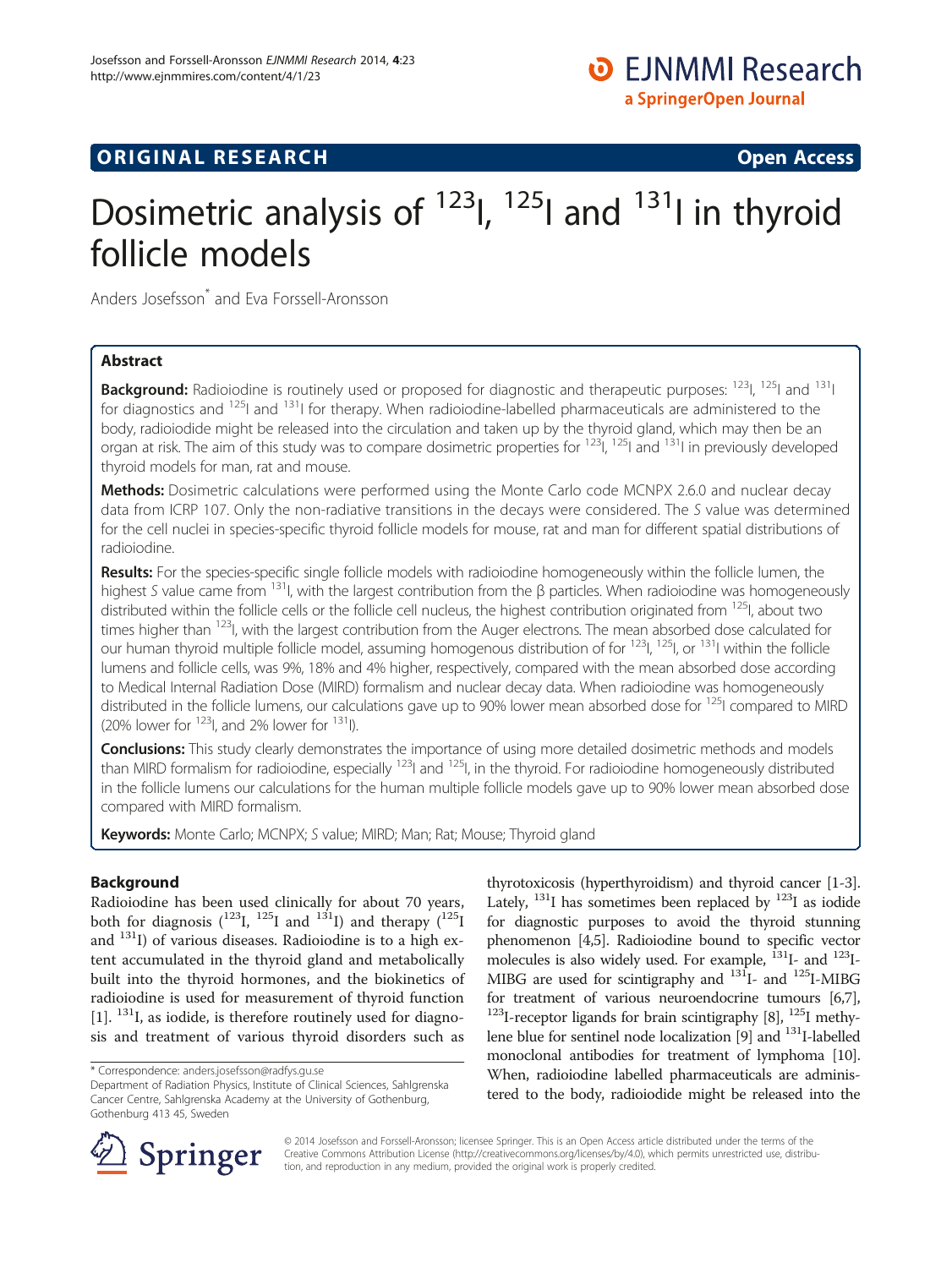circulation, e.g. by enzymatic reactions by dehalogenases in tissues, and taken up by the thyroid gland [\[11\]](#page-10-0). For radiopharmaceuticals or tracers labelled with radioiodine, the thyroid is thus an organ at risk.

Furthermore,  $^{131}I$  is a radionuclide of importance in nuclear accidents, where it is a rest product from the nuclear fission process in nuclear energy plants. After the Chernobyl accident in 1986, contamination with  $^{131}$ I (and other short-lived isotopes such as  $^{132}I$  and  $^{133}I$ ) led to an increased incidence of differentiated thyroid cancers in children but not in adults, with a higher incidence with lower age [\[12](#page-10-0)-[15\]](#page-10-0).

There is thus a need for accurate dosimetric calculations of the absorbed dose for both patients examined or treated with radioiodine, personnel handling radioiodine and for personnel and the general population in case of accidental exposure to radioiodine.

Dosimetric estimations using the MIRD formalism is mostly utilised due to its simplicity, and the use of mean absorbed dose is of interest if the radionuclides and the energy deposited are homogeneously distributed within each organ/tissue. This assumption is adequate as long as the range of the emitted particles is long compared to the size of the cells. For radionuclides emitting particles with shorter range, e.g. Auger and internal conversion electrons, non-uniform distribution within an organ/tissue will give heterogeneous absorbed dose distribution, and more detailed dosimetric approaches are clearly needed.

The physical properties differ between these radioiodine isotopes. For <sup>131</sup>I, emitting relatively high-energy β particles with a range up to 2 mm in tissue [[16](#page-10-0)], the energy distribution will be relatively homogeneous within the thyroid, less dependent of the radionuclide distribution, while for  $^{125}$ I, emitting cascades of Auger electrons with ranges from a few nanometres up to around 23 μm in tissue, the energy deposition within the thyroid gland will be more heterogeneous, dependent of the distribution of the radionuclide, electrons emitted, half-life, and the amount of photons emitted [\[17,18\]](#page-10-0).

To be able to determine more detailed dosimetric parameters for the thyroid cells from heterogeneously distributed radioiodine isotopes in the thyroid tissue, thyroid tissue models are needed. We have recently published thyroid models for man, but also for mouse and rat, and performed microdosimetric studies of the α particle emitting radiohalogen  $211$ At, demonstrating the importance of detailed dosimetry for the thyroid [[19\]](#page-10-0). A few thyroid models for radioiodine dosimetry have been previously published for normal and thyrotoxic thyroid follicles [[20-24\]](#page-10-0). To our knowledge, few dosimetric studies have been published demonstrating the dosimetric properties of these radioiodine nuclides in these models.

The aim of this study was to compare dosimetric calculations for  $^{123}$ I,  $^{125}$ I and  $^{131}$ I using the general purpose Monte Carlo radiation transport code MCNPX 2.6.0 [[25\]](#page-10-0) with nuclear decay data from ICRP 107 [[26\]](#page-10-0) and the recently developed thyroid models for man, rat and mouse [[19](#page-10-0)].

# **Methods**

#### The radioiodine isotopes  $^{123}$ I,  $^{125}$ I and  $^{131}$ I

Nuclear decay data from ICRP 107 for  $^{123}\mathrm{I},$   $^{125}\mathrm{I}$  and  $^{131}\mathrm{I}$ were used in all the dosimetric calculations, if not stated otherwise [[26\]](#page-10-0). Only the non-radiative (NR) transitions from Auger and Coster-Kronig electrons (denoted AE in the rest of the paper), internal conversion electrons (CE) and β particles were considered. The conventional AE spectrum was used, and AE with initial kinetic energies <1 keV were assumed to be fully absorbed within the

source volume.<br> $123I$  has a half-life of 13 h and decays by electron capture (EC) via <sup>123</sup>Te (half-life  $6.0 \times 10^{14}$  years and yield 99.9996%) or  $^{123m}$ Te (half-life 119 days and yield 4.4  $\times$  $10^{-5}$ %) to stable  $^{123}$ Sb.  $^{123}$ I emits CE with 246 possible initial kinetic energies and on average 14 AE per decay. The mean emitted energy per decay for AE with initial

kinetic energies <1 keV is 1.25 keV [[26\]](#page-10-0).<br> $^{125}$ I has a half-life of 59 days and decays by EC to stable  $^{125}$ Te.  $^{125}$ I emits CE with six possible initial kinetic energies and on average 23 AE per decay. The mean emitted energy per decay for AE with initial kinetic ener-

gies <1 keV is 2.11 keV [[26](#page-10-0)].<br> $131$ I has a half-life of 8.0 days and decays by emission of β particles directly or via  $131mXe$  (half-life 11.8 days and yield  $1.18\%$ ) to stable  $131$ Xe. The full energy spectrum for the emission of β particles was considered, including all six independent transition spectra. <sup>131</sup>I emits CE with 108 possible initial kinetic energies and on average 0.7 AE per decay. The mean emitted energy per decay for AE with initial kinetic energies <1 keV is 78.3 eV [\[26](#page-10-0)]. The contribution from  $^{131m}$ Xe was not considered in the dosimetric calculations.

## Monte Carlo calculations

Calculations were performed using the general purpose Monte Carlo radiation transport code MCNPX 2.6.0 [[25](#page-10-0)] on a MacBook Pro with a 2.66 GHz Intel Core 2 Duo processor with Mac OS X version 10.6.8 (Apple Incorporated, Cupertino, CA, USA). The tally \*F8 was used, which gives the energy imparted to the target volume. The default settings in MCNPX were used for the sampling frequency, and the cutoff energy was 1 keV. For each geometric setup, 1 to  $5 \times 10^7$  histories were simulated, depending on geometry, distribution and NR transition. The default particle transport physics were used in the electron transport calculations, which included multiple scattering, straggling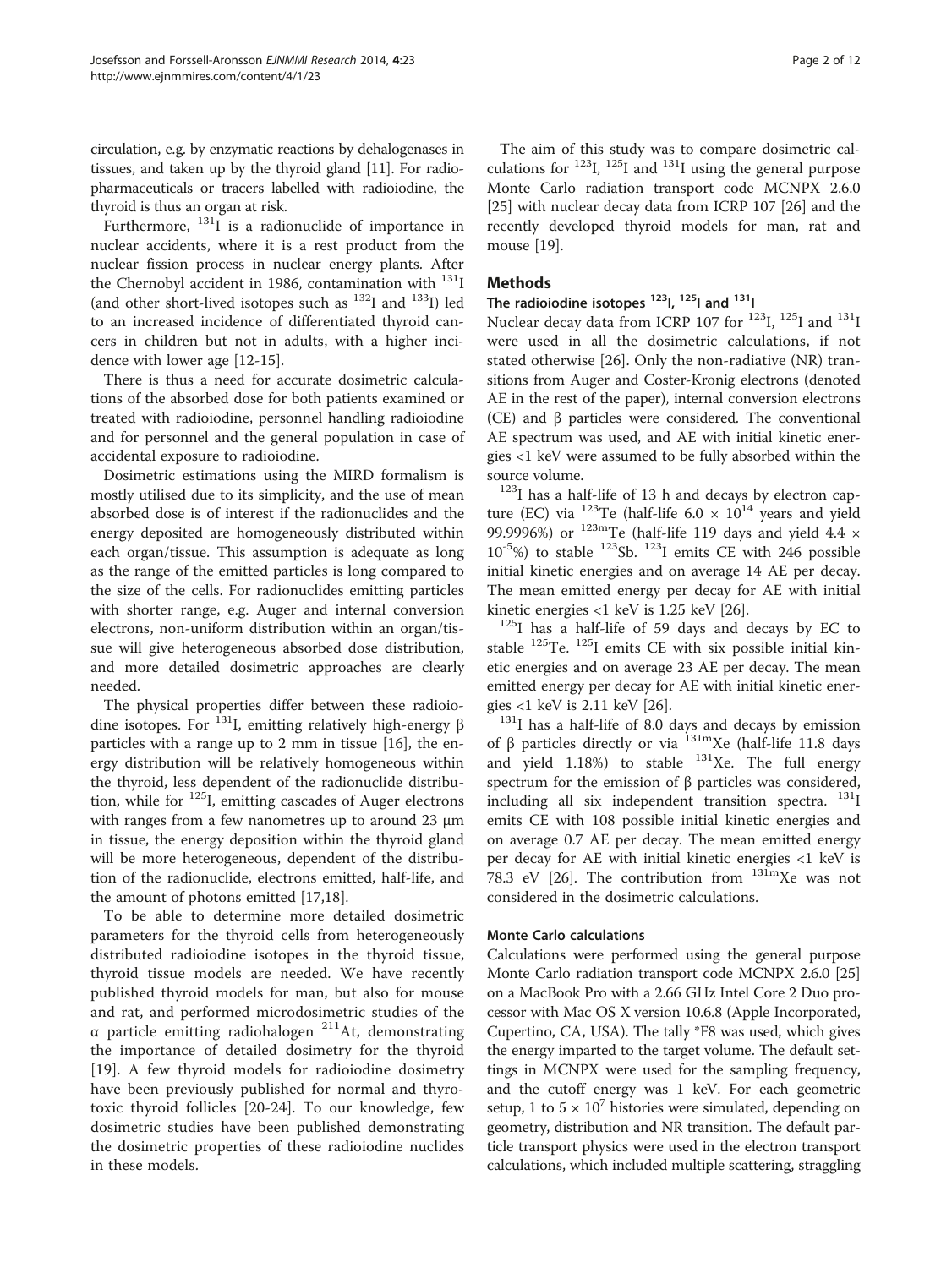<span id="page-2-0"></span>for electron energy loss and generation of secondary electrons [[27\]](#page-10-0).

#### Single thyroid follicle model

The single thyroid follicle model used has previously been described [[19](#page-10-0)]. Briefly, the model consists of a single layer of thyroid follicular cells surrounding a spherical follicle lumen (diameter 10 to 500 μm). The follicle cells have a thickness of 6, 8 or 10 μm with a centrally located spherical nucleus with diameters of 4, 6 and 8 μm, respectively. For the species-specific models, the follicle lumen diameter, follicle cell thickness and nucleus diameter are: (1) 50, 6 and 4 μm for mouse, (2) 70, 8 and 6 μm for rat and (3) 150, 10 and 8 μm for man, respectively. All the follicle models were assumed to consist of liquid water with unit density (1.0  $g/cm<sup>3</sup>$ ). The radioiodine distributions investigated were (A) homogeneous distribution within the follicle lumen, (B) homogeneous distribution on concentric spherical surfaces in the follicle lumens, (C) homogeneous distribution within the follicle cells and (D) homogeneous distribution within the follicle cell nuclei. In all simulations, the targets were the six follicular cell nuclei symmetrically positioned on the Cartesian axes, and the result was the average value for these targets  $(cf. [19])$  $(cf. [19])$  $(cf. [19])$ .

#### Multiple thyroid follicle models

A multiple thyroid follicle model was used to calculate the contribution from surrounding layers of follicles to the follicle cell nuclei in a centrally placed follicle, based on the previously published multiple follicle model [[19](#page-10-0)]. Calculations were performed for the models of mouse, rat and man. The neighbouring follicles were modelled as one surrounding layer of follicle cells, one outer layer simulating the follicle lumens with the respective thickness: (1) 6 and 50  $\mu$ m for the mouse, (2) 8 and 70  $\mu$ m for the rat and (3) 10 and 150 μm for the human model and another surrounding layer of follicle cells. The number of surrounding follicle layers that contributed depended on the species and radioiodine isotopes and was two, one and eight for  $^{123}I$ ,  $^{125}I$  and  $^{131}I$ , respectively, in the human model.

In this model, two radioiodine distributions were used: (E) homogeneous distribution within the surrounding follicle lumens and (F) homogeneous distribution within the surrounding follicle cells. The targets were the six follicle cell nuclei in the central follicle, similar to the single follicle model (*cf.* [\[19](#page-10-0)]).

#### Dosimetric parameters

MIRD formalism was used to calculate the mean absorbed dose,  $D(r_T)$  using the expression

$$
D(r_T) = \frac{\tilde{A}(r_S, T_D)}{M(r_T)} \cdot \sum_i E_i \cdot Y_i \cdot \phi(r_T \leftarrow r_S) \quad [Gy] \tag{1}
$$

where  $A(r_S, T_D)$  is the time-integrated activity (according to MIRD pamphlet no. 21, previously named cumulated activity in MIRD primer), in the source volume in units of Bq⋅s,  $M(r_T)$  is the mass of the target volume in units of kilogrammes [[28,29](#page-10-0)].  $E_i \cdot Y_i$  is the mean electron energy per transformation (26.7, 16.5 and 191.2 keV for  $123$ <sub>I</sub>,  $125$ <sub>I</sub> and  $131$ <sub>I</sub>, respectively according to web pub-lished MIRD decay data [[30\]](#page-10-0)), and  $\phi(r_T \leftarrow r_S)$  is the absorbed fraction in the target volume for the emitted electrons per nuclear transformation, and was assumed to be unity for  $^{123}I$ ,  $^{125}I$  and  $^{131}I$  in the thyroid gland of man.

The cumulative specific activity,  $\tilde{C}(r_S, T_D)$  is expressed as

$$
\tilde{C}(r_S, T_D) = \frac{\tilde{A}(r_S, T_D)}{M(r_T)} [Bq \cdot s/kg]
$$
\n(2)

To achieve a calculated mean absorbed dose of 1 Gy to the thyroid gland according to MIRD formalism (Equation 1), a  $\tilde{C}(r_S, T_D)$  equal to 234, 378 and 32.6 TBq⋅s/kg was needed for  $^{123}I$ ,  $^{125}I$  and  $^{131}I$ , respectively.

The mean absorbed dose can also be calculated using the expression

$$
D(r_T) = \tilde{A}(r_S, T_D) \cdot S(r_T \leftarrow r_S) \quad [Gy]
$$
 (3)

where  $S(r_T \leftarrow r_S)$  is the mean absorbed dose per unit cumulated activity in the source volume in units of Gy/ Bq⋅s [\[29](#page-10-0)] and will be denoted as the S value in the continuation of the text.

# Results

# Single follicle model

#### Radioiodine in species-specific follicle thyroid models

For the mouse, rat and human models, the calculated S values with radioiodine homogeneously distributed within the follicle lumen are shown in Table [1](#page-4-0). For the mouse model, the S value was 280% and 110% higher for  $^{131}$ I than that for  $123$ I and  $125$ I, respectively. The largest contribution originated from the β particles for  $131$  (88%) and a similar contribution from the AE and CE for  $^{123}$ I and  $^{125}$ I. For the rat model, the S value was 340% and 230% higher for  $^{131}$ I than that for  $^{123}$ I and  $^{125}$ I, respectively. The largest contribution originated from the β particles for  $131$  (90%) and from the CE for  $^{123}$ I (63%) and  $^{125}$ I (55%). For the human model, the S value was 310% and 650% higher for  $131$  than that for <sup>123</sup>I and <sup>125</sup>I, respectively. The largest contribution originated from the β particles for  $131$  (93%) and from the CE for  $^{123}$ I (87%) and  $^{125}$ I (60%).

For the mouse, rat and human models, the calculated S values with radioiodine homogeneously distributed within the follicle cells are shown in Table [1](#page-4-0). For the mouse model, the S value for  $^{131}$ I was 10% and 60% lower than that for <sup>123</sup>I and <sup>125</sup>I, respectively. The largest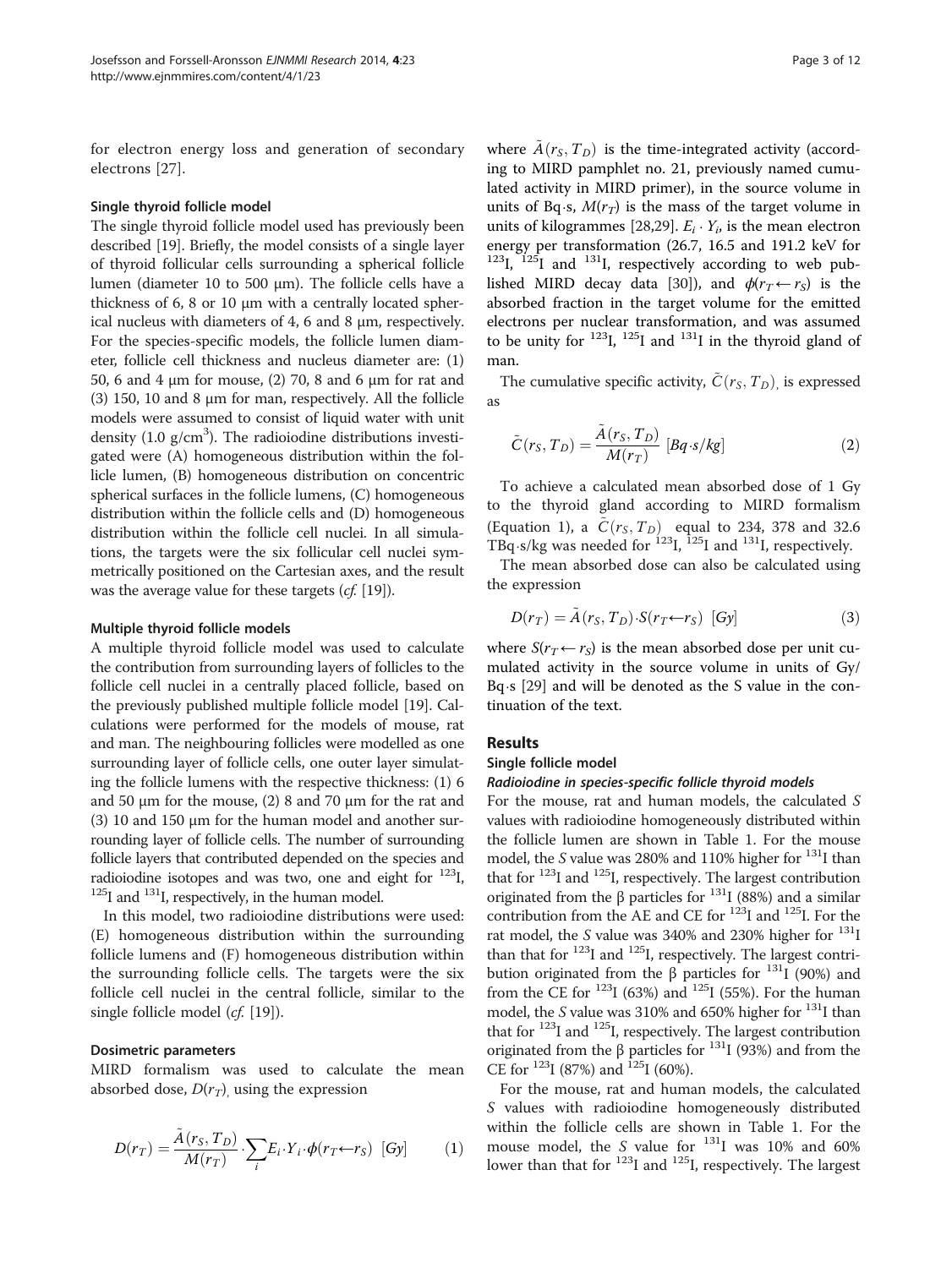contribution originated from the  $\beta$  particles for  $^{131}I$ (86%) and from the AE for  $^{123}$ I (90%) and  $^{125}$ I (68%). For the rat model, the S value for  $131$  was 6% higher and 50% lower than that for <sup>123</sup>I and <sup>125</sup>I, respectively. The largest contribution originated from the  $\beta$  particles for  $\frac{1311}{1}$  (87%) and from the AE for <sup>123</sup>I (87%) and <sup>125</sup>I (67%). For the human model, the S value for  $131$  was  $20\%$ higher and 40% lower than that for  $123$ I and  $125$ I, respectively. The largest contribution originated from the β particles for <sup>131</sup>I (89%) and from the AE for <sup>123</sup>I (81%) and <sup>125</sup>I (67%).

For the mouse, rat and human models, the calculated S values with radioiodine homogeneously distributed within the follicle cell nucleus are shown in Table [1](#page-4-0). For the mouse model, the S value for  $131$  was 80% and 90% lower than that for <sup>123</sup>I and <sup>125</sup>I, respectively. The largest contribution originated from the  $\beta$  particles for <sup>131</sup>I (71%) and from the AE for  $^{123}$ I (98%) and  $^{125}$ I (72%). For the rat model, the S value for  $^{131}$ I was 70% and 90% lower than that for <sup>123</sup>I and <sup>125</sup>I, respectively. The largest contribution originated from the β particles for  $131$ I (76%) and from the AE for  $^{123}$ I (98%) and  $^{125}$ I (71%). In the human model, the S value for  $^{131}$ I was 60% and 80% lower than that for  $123$ I and  $125$ I, respectively. The largest contribution originated from the β particles for  $131$ I (79%) and from the AE for 123I (97%) and 125I (71%).

#### Comparison with previously published cellular S values

Comparison between the calculated S values for  $^{123}I$ ,  $^{125}I$ and 131I homogeneously distributed within the follicle cell nuclei with 4, 6 and 8 μm diameter calculated in the present study and previously published cellular S values by Goddu and Budinger [\[31\]](#page-10-0) gave the following results: for  $123$ I, the previously published S values were 1.3%, 2.9% and 2.4% higher, for 125I, 0.07%, 0.99% and 0.53% higher and for 131I, 2.1%, 1.5% and 0.71% higher, respectively.

# Radioiodine homogeneously distributed within the follicle lumen in human model

For the 8-μm diameter follicle cell nuclei, the calculated S values with  $^{123}$ I,  $^{125}$ I and  $^{131}$ I homogeneously distributed within the follicle lumen are shown as a function of the follicle lumen diameter in Figure [1](#page-5-0). For the smallest follicle lumen diameter (10  $\mu$ m), <sup>125</sup>I gave the highest S value, 30% and 120% higher than that for  $^{131}$ I and  $^{123}$ I, respectively. For larger follicle lumens, 131I gave the highest S value, 350% and 2,000% higher (500 <sup>μ</sup>m) than that for  $^{123}$ I and  $^{125}$ I, respectively (Figure [1a](#page-5-0)). For  $^{123}$ I, the relative contributions from AE and CE were 42% and 58% and 5% and 95% for 50-μm and 500-μm lumen diameter, respectively (Figure [1](#page-5-0)b). For  $^{125}I$ , the relative contributions from AE and CE were 42% and 58, and 39% and 61% for 50-μm and 500-μm lumen diameter, re-spectively (Figure [1](#page-5-0)c). For <sup>131</sup>I, the relative contributions

from the β particles, AE and CE were 88%, 11% and 0.6% and 96%, 4% and 0.1% for 50-μm and 500-μm lumen diameter, respectively (Figure [1d](#page-5-0)).

## Radioiodine heterogeneously distributed within the human thyroid follicle model

The S values were calculated for  $^{123}$ I,  $^{125}$ I and  $^{131}$ I homogeneously distributed on concentric spherical shells in the human model to investigate effects of a heterogeneous distribution (Figure [2\)](#page-6-0). The S values were almost constant when  $^{123}$ I was situated inside the central follicle lumen due to the CE (Figure [2a](#page-6-0)). When <sup>123</sup>I was situated on the apical follicle cell surface, the contributions from the AE and CE were similar and 200% higher than when  $123$ I was situated in the centre of the central follicle lumen. The contribution from 123I outside the central follicle decreased with increasing radius. When 125I was situated in the centre of the follicle lumen, the S values were zero until about 20  $\mu$ m from the apical follicle cell surface due to the short range of emitted AE and CE (Figure [2](#page-6-0)b). When 125I was situated on the apical follicle cell surface, the contribution from the AE was slightly higher, with 56% compared with 44% from the CE. The S value increased somewhat when  $^{131}$ I was situated peripherally in the lumen compared to that in the centre of the follicle lumen (Figure [2](#page-6-0)c). The highest contribution originated from the β particles irrespectively of location and was 120% higher when <sup>131</sup>I was situated on the apical cell surface compared when centrally situated in the follicle lumen. The contribution from <sup>131</sup>I outside the follicle decreased with increased radius.

## Multiple thyroid follicle models

# Contribution from surrounding follicle layers in the human model

The calculated S values and the relative contributions to the mean absorbed dose to the inner follicle cell nuclei are presented in Table [2](#page-7-0) with  $^{123}I$ ,  $^{125}I$  and  $^{131}I$  homogeneously distributed within various source compartments (the follicle lumens and cells) in the human multiple thyroid follicle model (S values for the mouse and rat models, see Additional file [1\)](#page-9-0). When  $^{123}$ I was homogeneously distributed in the entire model, the contribution to the mean absorbed dose from the central follicle was 37%. When  $^{125}I$  was homogeneously distributed in the entire model, the contribution to the mean absorbed dose from the central follicle was 90%. Due to the short range of the AE and CE, only one surrounding follicle layer contributed. When <sup>131</sup>I was homogeneously distributed in the entire model, the contribution to the mean absorbed dose from the central follicle was 11%. The central follicle and eight surrounding follicle layers contributed with approximately 99% of the absorbed dose, with the largest contribution of approximately 30% from the first surrounding follicle layer.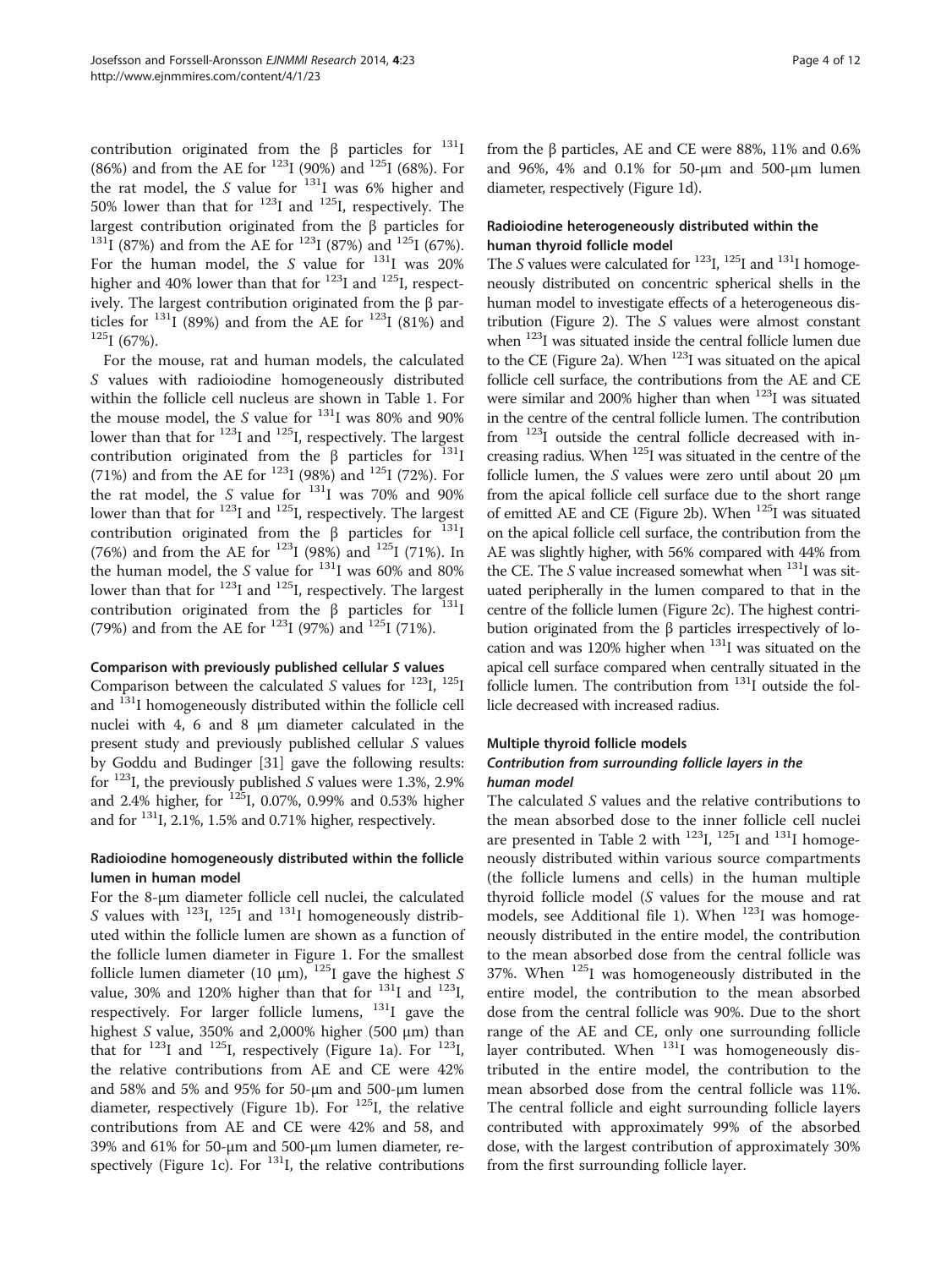|                            | $\beta$ particles            |                              | CE        |                              |           | AE                           |                  |
|----------------------------|------------------------------|------------------------------|-----------|------------------------------|-----------|------------------------------|------------------|
|                            | S value                      | <b>Relative contribution</b> | S value   | <b>Relative contribution</b> | S value   | <b>Relative contribution</b> | S value          |
|                            | (Gy/Bq·s)                    | (%)                          | (Gy/Bq·s) | (%)                          | (Gy/Bq·s) | (%)                          | $(Gy/Bq\cdot s)$ |
| Nucleus $\leftarrow$ Lumen |                              |                              |           |                              |           |                              |                  |
| Mouse                      |                              |                              |           |                              |           |                              |                  |
| 123                        |                              |                              | 1.23E-6   | 47.9                         | 1.33E-6   | 52.1                         | 2.56E-6          |
| 125                        |                              |                              | 2.49E-6   | 53.6                         | 2.16E-6   | 46.4                         | 4.66E-6          |
| 131                        | 8.56E-6                      | 88.2                         | 1.07E-6   | 11.0                         | 7.74E-8   | 0.8                          | 9.71E-6          |
| Rat                        |                              |                              |           |                              |           |                              |                  |
| 123                        |                              |                              | 6.81E-7   | 62.7                         | 4.06E-7   | 37.3                         | 1.09E-6          |
| 125                        |                              |                              | 8.05E-7   | 55.1                         | 6.57E-7   | 44.9                         | 1.46E-6          |
| 131                        | 4.27E-6                      | 89.8                         | 4.63E-7   | 9.7                          | 2.38E-8   | 0.5                          | 4.75E-6          |
| Man                        |                              |                              |           |                              |           |                              |                  |
| 123                        |                              |                              | 2.20E-7   | 86.7                         | 3.39E-8   | 13.3                         | 2.54E-7          |
| 125                        |                              |                              | 8.16E-8   | 59.8                         | 5.49E-8   | 40.2                         | 1.37E-7          |
| 131                        | 9.60E-7                      | 93.3                         | 6.71E-8   | 6.5                          | 2.13E-9   | 0.2                          | 1.03E-6          |
|                            | Nucleus ← Follicle cells     |                              |           |                              |           |                              |                  |
| Mouse                      |                              |                              |           |                              |           |                              |                  |
| 123                        |                              |                              | 1.79E-6   | 10.2                         | 1.58E-5   | 89.8                         | 1.76E-5          |
| 125                        |                              |                              | 1.24E-5   | 32.1                         | 2.62E-5   | 67.9                         | 3.86E-5          |
| 131                        | 1.34E-5                      | 86.2                         | 1.25E-6   | 8.0                          | 9.03E-7   | 5.8                          | 1.56E-5          |
| Rat                        |                              |                              |           |                              |           |                              |                  |
| 123                        |                              |                              | 9.64E-7   | 13.0                         | 6.47E-6   | 87.0                         | 7.43E-6          |
| 125                        |                              |                              | 5.18E-6   | 32.6                         | 1.07E-5   | 67.4                         | 1.59E-5          |
| 131                        | 6.87E-6                      | 87.4                         | 6.23E-7   | 7.9                          | 3.66E-7   | 4.7                          | 7.86E-6          |
| Man                        |                              |                              |           |                              |           |                              |                  |
| 123                        |                              |                              | 3.05E-7   | 19.1                         | 1.29E-6   | 80.9                         | 1.60E-6          |
| 125                        |                              |                              | 1.06E-6   | 32.9                         | 2.15E-6   | 67.1                         | 3.21E-6          |
| 131                        | 1.76E-6                      | 89.0                         | 1.45E-7   | 7.3                          | 7.28E-8   | 3.7                          | 1.98E-6          |
|                            | Nucleus $\leftarrow$ Nucleus |                              |           |                              |           |                              |                  |
| Mouse                      |                              |                              |           |                              |           |                              |                  |
| 123                        |                              |                              | 3.52E-4   | 1.7                          | 2.06E-2   | 98.3                         | 2.10E-2          |
| 125                        |                              | $\sim$                       | 1.38E-2   | 28.5                         | 3.45E-2   | $71.5\,$                     | $4.83E-2$        |
| 131                        | 3.48E-3                      | 70.9                         | 2.18E-4   | $4.4\,$                      | 1.21E-3   | 24.7                         | 4.91E-3          |
| Rat                        |                              |                              |           |                              |           |                              |                  |
| 123                        |                              |                              | 1.58E-4   | 2.4                          | 6.40E-3   | 97.6                         | 6.56E-3          |
| 125                        |                              | $\overline{\phantom{a}}$     | 4.35E-3   | 28.9                         | 1.07E-2   | 71.1                         | 1.51E-2          |
| 131                        | $1.52E-3$                    | 76.3                         | 9.74E-5   | 4.9                          | 3.74E-4   | 18.8                         | 1.99E-3          |
| Man                        |                              |                              |           |                              |           |                              |                  |
| 123                        |                              |                              | 9.03E-5   | 3.1                          | 2.82E-3   | 96.9                         | 2.91E-3          |
| 125                        |                              |                              | 1.93E-3   | 29.1                         | 4.70E-3   | 70.9                         | 6.63E-3          |
| 131                        |                              |                              |           |                              |           |                              |                  |
|                            | 8.44E-4                      | 79.4                         | 5.56E-5   | $5.2\,$                      | 1.63E-4   | 15.4                         | 1.06E-3          |

#### <span id="page-4-0"></span>Table 1 S values for radioiodine in the species-specific single follicle models

The S value and the relative contribution from the non-radiative transitions β particles, Auger electrons (AE) and internal conversion electrons (CE) to the follicle<br>cell nucleus are given for the species-specific models o cells and follicle cell nucleus.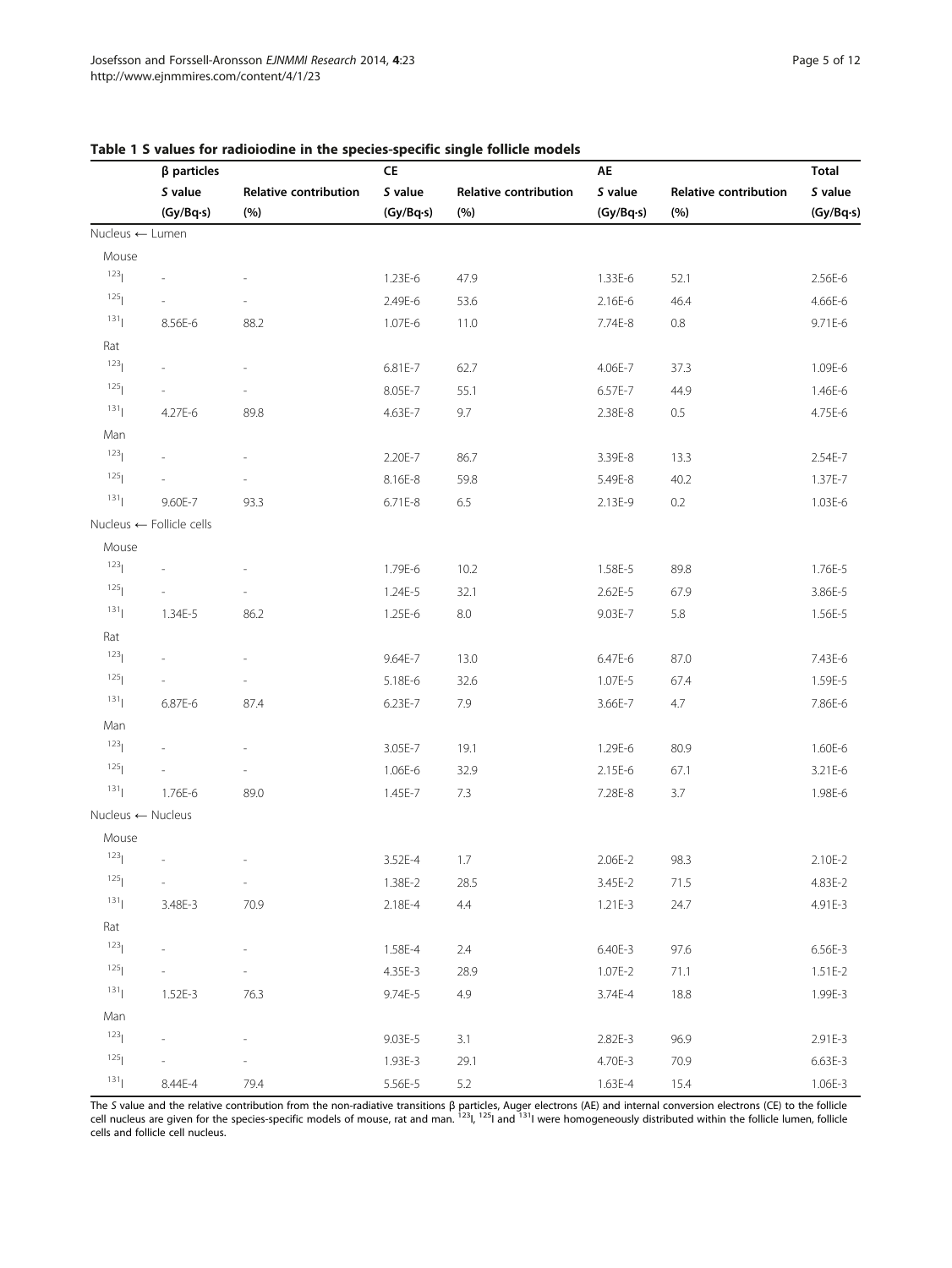<span id="page-5-0"></span>

## Mean absorbed dose for the multiple thyroid follicle model of man – comparison with MIRD formalism

To obtain a mean absorbed dose of 1 Gy to the cell nuclei from homogeneously distributed for  $^{123}I$ ,  $^{125}I$  and  $^{131}I$ , in the human multiple follicle model using MIRD formalism and nuclear decay data, the cumulative specific activities  $(\tilde{C}(r_S, T_D))$  equal to 234, 378 and 32.6 TBq⋅s/kg, respectively, are needed. Using the same  $C(r_S, T_D)$  in the MC simulations, the mean absorbed dose to the central follicle cell nuclei with radioiodine homogeneously distributed within the follicle lumens and follicle cells was 1.09, 1.18 and 1.04 Gy for  $^{123}$ I,  $^{125}$ I and  $^{131}$ I, respectively, in our multiple thyroid follicle models.

The mean absorbed dose to the central follicle cell nuclei for various fractions of radioiodine distributed in the cells

versus lumens are shown in Figure [3](#page-8-0). The mean absorbed dose was 0.80 Gy ( $\tilde{C}(r_S, T_D) = 267$  TBq⋅s/kg) when <sup>123</sup>I was homogeneously distributed within the follicle lumens only, while it was 3.1 Gy ( $\tilde{C}(r_S, T_D) = 1,860$  TBq⋅s/kg) when  $^{123}$ I was located within the follicle cells only. For  $^{125}$ I, the corresponding results were 0.11 Gy ( $\tilde{C}(r_S, T_D)$  = 440 TBq⋅s/kg) and 7.8 Gy ( $\tilde{C}(r_S, T_D) = 2,700$  TBq⋅s/kg), and for  $^{131}$ I 0.98 Gy ( $\tilde{C}(r_S, T_D)$  = 37 TBq⋅s/kg) and 1.5 Gy ( $\tilde{C}(r_S, T_D) = 276$  TBq⋅s/kg).

# **Discussion**

In general, the S values determined in the present study were in good agreement with the few corresponding data available in the literature. Our results for  $^{123}I$ ,  $^{125}I$  and  $^{131}I$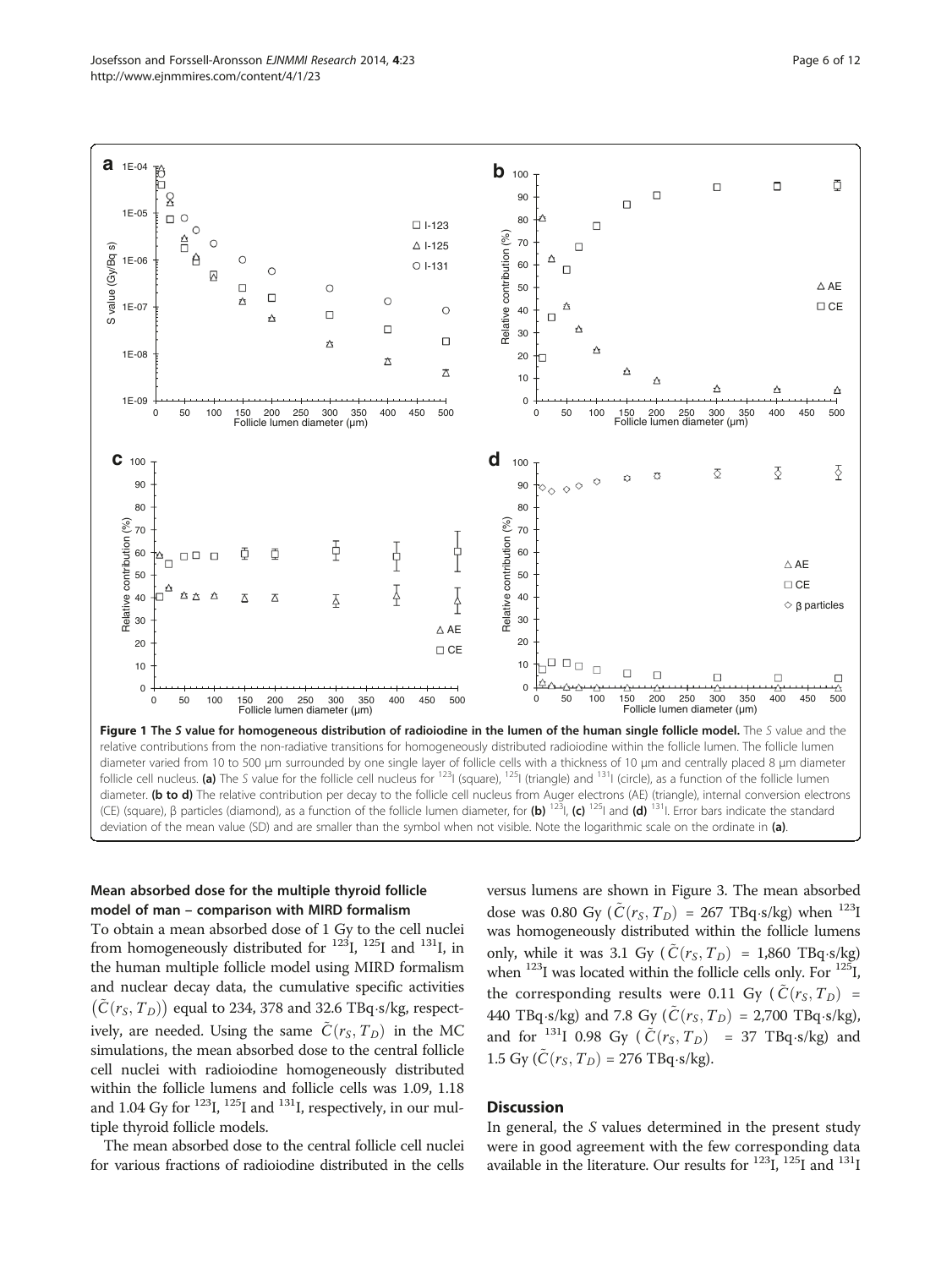<span id="page-6-0"></span>

homogeneously distributed within the follicle cell nuclei in the species-specific models were in excellent agreement with published cellular S values calculated with an analytical method [\[31\]](#page-10-0) based on the experimental range-energy relationship for electrons by Cole [\[32](#page-10-0)].

The mean absorbed dose to the follicle cells for  $^{131}I$ homogeneously distributed within the follicle lumens was determined for a similar human thyroid follicle model as ours [\[24](#page-10-0)]. Their model included interstitial tissue (51% of the total tissue volume), and 12 surrounding follicles layers, compared with no interstitial tissue and 8 follicle layers in our human model (since we found that the contribution from surrounding layers beyond the 8th was <1%). The contribution from the central follicle was 7% in our model compared with 17% in their model, and the contribution from the surrounding follicles in our model was slightly higher, e.g. 32% for the first

surrounding layer compared with 29%. These differences could mainly be explained by the difference in consideration of interstitial tissue. Despite these model differences we found in both studies that the follicle cells received 0.98 Gy when the mean absorbed dose was 1 Gy to thyroid tissue.

There are some simplifications and assumptions made in the calculations, both for the mathematical models and for physical data. The use of unit density water  $(1.0 \text{ g/cm}^3)$  in the models instead of the density of the thyroid gland, which according to ICRP publication 23 is 1.05  $g/cm<sup>3</sup>$  [\[33\]](#page-10-0). Dosimetric calculations performed with a 3% mass concentration of 127I (stable iodine) homogenously distributed within the follicle lumens only showed a small difference for  $^{211}$ At [\[19\]](#page-10-0), and after normalisation of the mass for the follicle cell nuclei this difference would be even less. Other assumptions regarding the thyroid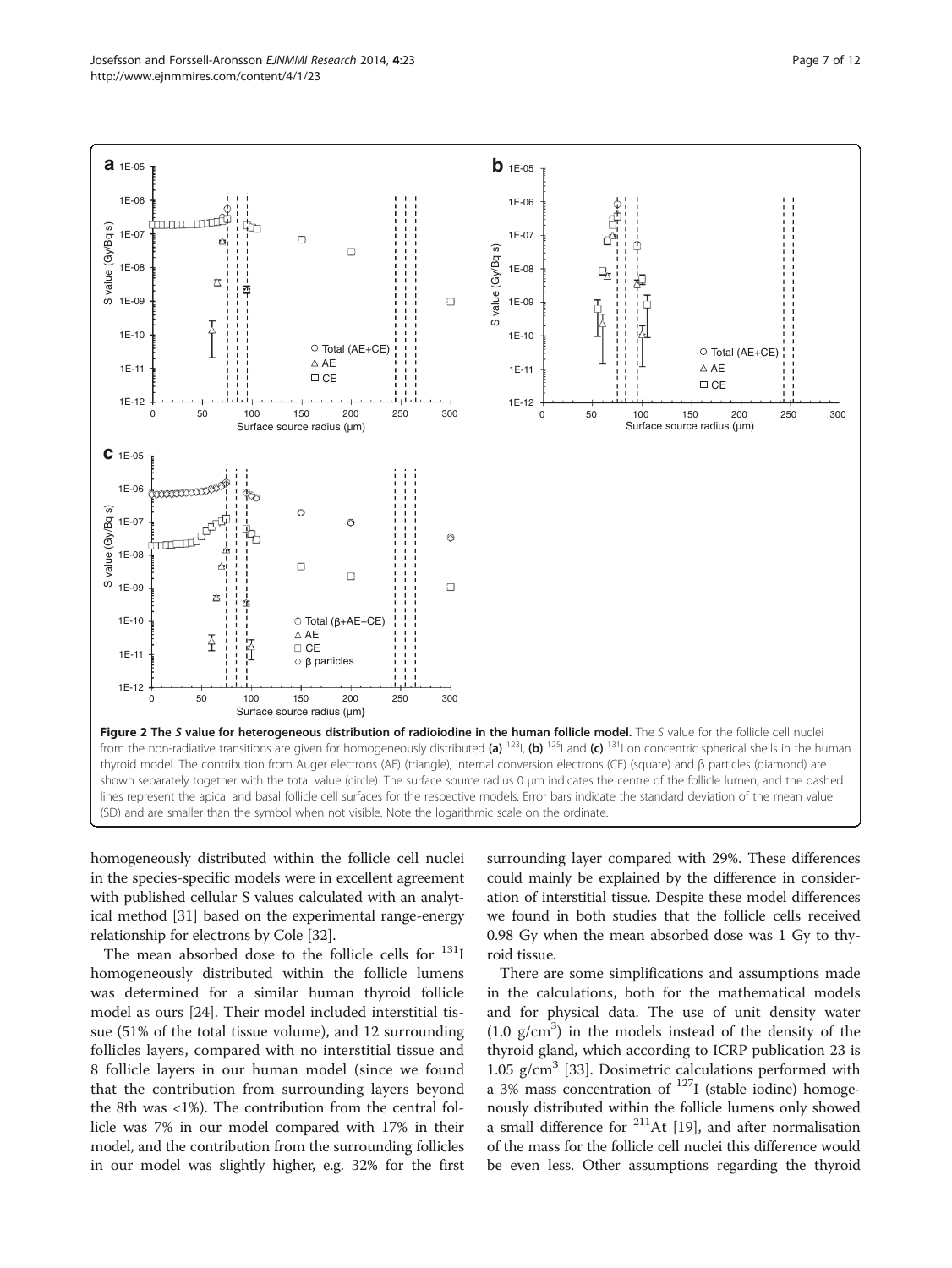| Source compartment   | r <sub>1</sub>      | r <sub>2</sub> | S value      | Relative contribution <sup>a</sup> | Relative contribution <sup>b</sup> | Relative contribution <sup>c</sup> |  |
|----------------------|---------------------|----------------|--------------|------------------------------------|------------------------------------|------------------------------------|--|
|                      | $(\mu m)$           | $(\mu m)$      | (Gy/Bq·s)    | (%)                                | (%)                                | (%)                                |  |
| $\overline{123}$     |                     |                |              |                                    |                                    |                                    |  |
| Lumen 1              | $\mathsf{O}\xspace$ | 75             | 2.54E-07     | 9.6                                | 15.0                               |                                    |  |
| Cell layer 1         | 75                  | 85             | 1.60E-06     | 27.6                               | $\overline{\phantom{a}}$           | 77.3                               |  |
| Cell layer 2a        | 85                  | 95             | 2.77E-07     | 6.1                                | $\overline{\phantom{a}}$           | 16.9                               |  |
| Lumen layer 2        | 95                  | 245            | 4.23E-08     | 52.7                               | 82.0                               | $\sim$                             |  |
| Cell layer $2b + 3a$ | 245                 | 265            | 5.86E-09     | 2.1                                | $\overline{\phantom{a}}$           | 5.8                                |  |
| Lumen layer 3        | 265                 | 415            | 3.97E-10     | 1.9                                | 2.9                                | $\overline{\phantom{a}}$           |  |
| Cell layer 3b        | 415                 | 425            | 7.50E-12     | $0.0\,$                            |                                    | 0.0                                |  |
|                      |                     |                |              | 100                                | 100                                | 100                                |  |
| 125                  |                     |                |              |                                    |                                    |                                    |  |
| Lumen 1              | 0                   | 75             | 1.37E-07     | 7.7                                | 93.6                               | $\overline{\phantom{m}}$           |  |
| Cells layer 1        | 75                  | 85             | 3.21E-06     | 82.5                               |                                    | 89.9                               |  |
| Cells layer 2a       | 85                  | 95             | 2.85E-07     | 9.3                                | $\overline{\phantom{a}}$           | 10.1                               |  |
| Lumen layer 2        | 95                  | 245            | 2.86E-10     | 0.5                                | 6.4                                | $\overline{\phantom{a}}$           |  |
| Cell layer 2b        | 245                 | 255            | $0.00E + 00$ | 0.0                                |                                    | 0.0                                |  |
|                      |                     |                |              | 100                                | 100                                | 100                                |  |
| 131                  |                     |                |              |                                    |                                    |                                    |  |
| Lumen 1              | 0                   | 75             | 1.03E-06     | 5.7                                | 6.9                                | $\overline{\phantom{a}}$           |  |
| Cells layer 1        | 75                  | 85             | 1.98E-06     | $5.0\,$                            |                                    | 30.0                               |  |
| Cells layer 2a       | 85                  | 95             | 1.02E-06     | 3.3                                | $\overline{\phantom{a}}$           | 19.6                               |  |
| Lumen layer 2        | 95                  | 245            | 1.44E-07     | 26.4                               | 31.6                               | $\overline{\phantom{a}}$           |  |
| Cells layer 2b + 3a  | 245                 | 265            | 5.14E-08     | 2.6                                | ÷,                                 | 15.8                               |  |
| Lumen layer 3        | 265                 | 415            | 2.36E-08     | 16.4                               | 19.7                               | $\overline{\phantom{a}}$           |  |
| Cells layer 3b + 4a  | 415                 | 435            | 1.35E-08     | 1.9                                | ä,                                 | 11.6                               |  |
| Lumen layer 4        | 435                 | 585            | 7.68E-09     | 11.9                               | 14.3                               | $\overline{\phantom{a}}$           |  |
| Cells layer 4b + 5a  | 585                 | 605            | 5.39E-09     | 1.5                                | $\overline{\phantom{a}}$           | 9.0                                |  |
| Lumen layer 5        | 605                 | 755            | 3.28E-09     | 9.0                                | 10.8                               | $\overline{\phantom{a}}$           |  |
| Cells layer 5b + 6a  | 755                 | 775            | 2.08E-09     | 1.0                                | ÷,                                 | 5.8                                |  |
| Lumen layer 6        | 775                 | 925            | 1.31E-09     | 5.6                                | 6.8                                | $\overline{\phantom{a}}$           |  |
| Cells layer 6b + 7a  | 925                 | 945            | 9.70E-10     | 0.7                                | $\frac{1}{2}$                      | 4.0                                |  |
| Lumen layer 7        | 945                 | 1,095          | 6.81E-10     | 4.2                                | 5.1                                | $\overline{\phantom{m}}$           |  |
| Cells layer 7b + 8a  | 1,095               | 1,115          | 3.67E-10     | $0.4\,$                            | ۳                                  | 2.1                                |  |
| Lumen layer 8        | 1,115               | 1,265          | 3.30E-10     | $2.8\,$                            | 3.3                                | $\overline{\phantom{a}}$           |  |
| Cells layer 8b + 9a  | 1,265               | 1,285          | $2.21E-10$   | $0.3\,$                            |                                    | $1.7\,$                            |  |
| Lumen layer 9        | 1,285               | 1,435          | 1.12E-10     | $1.2\,$                            | 1.5                                | ÷,                                 |  |
| Cell layer 9b        | 1,435               | 1,445          | 6.30E-11     | 0.1                                | L,                                 | 0.3                                |  |
|                      |                     |                |              | $100\,$                            | 100                                | 100                                |  |

<span id="page-7-0"></span>Table 2 S values for radioiodine in the human multiple thyroid models

The S values for the innermost follicle cell nuclei from radioiodine homogeneously distributed in the different source compartments in the human multiple thyroid follicle models (spherical compartments with  $r_1 =$  inner radius and  $r_2 =$  outer radius). The relative contributions to the mean absorbed dose to the Intermost follicle cell nuclei from each compartment are shown for three radionuclide distributions: for  $^{125}$  with two surrounding layers of follicles contributing,<br><sup>125</sup>l with one surrounding layer of follicles contri with <1%. <sup>a</sup>Radioiodine homogeneously distributed within the follicle lumens and follicle cells (the entire thyroid model). <sup>b</sup>Radioiodine homogeneously distributed within the follicle lumens. <sup>c</sup>Radioiodine homogeneously distributed within the follicle cells.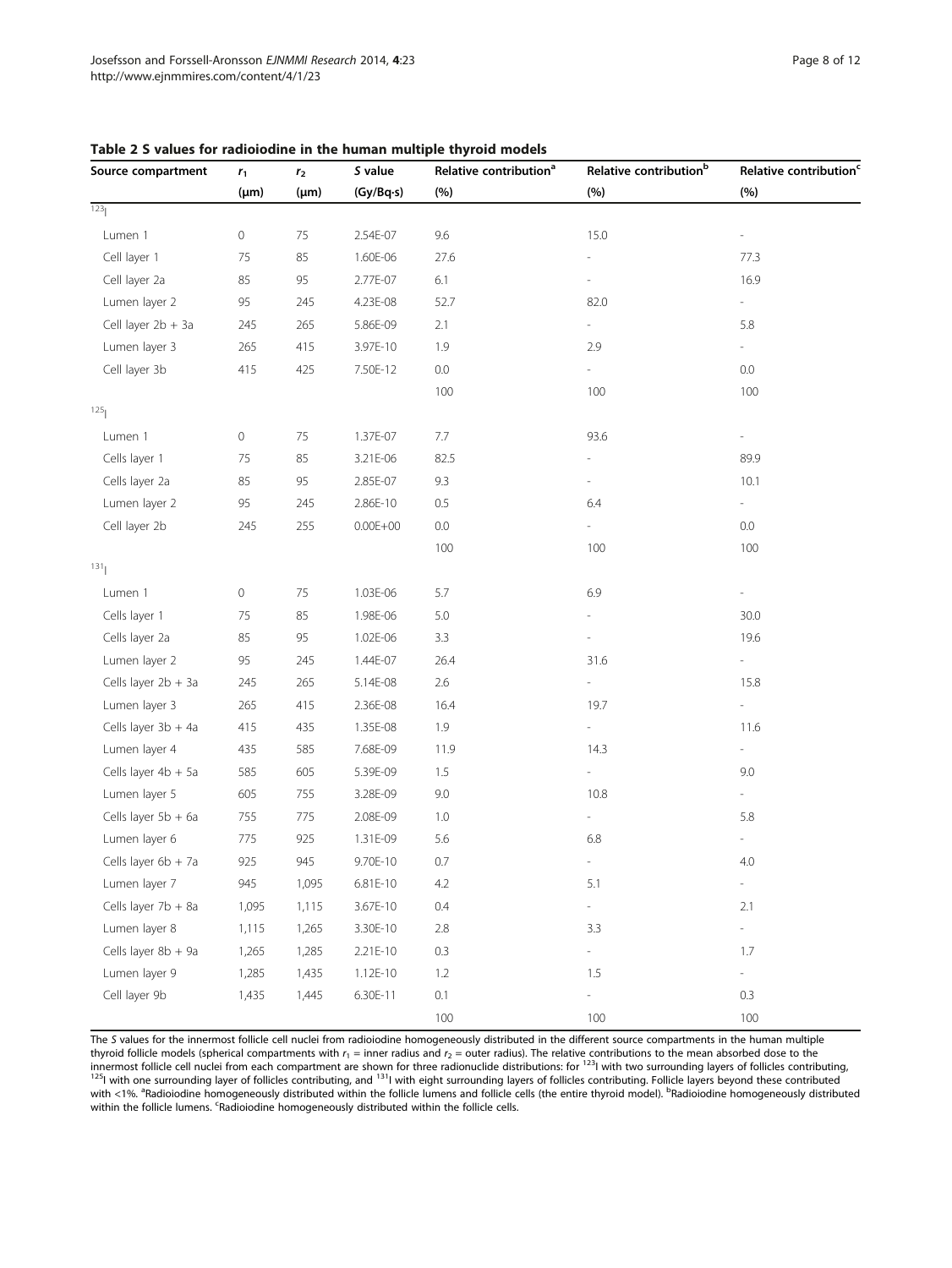<span id="page-8-0"></span>

models have previously been discussed [\[19](#page-10-0)]. In general, we estimate that the assumptions in the dosimetrical calculations, such as limitations in nuclear decay data and transport physics used by the Monte Carlo code only contribute to a minor extent to the results. The conventional AE spectrum from ICRP 107 was used in the calculations [\[26](#page-10-0)] and have been regarded adequate when calculating absorbed doses to regions with diameters larger than 1 μm [[34](#page-10-0)], and AE with initial kinetic energy lower than 1 keV (the lowest cutoff energy for electrons in MCNPX 2.6.0) were assumed to be fully absorbed within the source volume. This assumption is realistic since experiments have shown that electrons with a kinetic energy of 1 keV have a range of about 61 nm in unit density matter [\[32\]](#page-10-0), verified by calculations: absorbed fraction very close to unity for unit density water spheres with radius of 2 μm for monoenergetic 1 keV electrons [[35](#page-10-0)]. Bremsstrahlung generated by the electrons was not accounted for in the Monte Carlo

calculations, but the contribution was low in this application (for 1 MeV electrons, only about 0.7% of the kinetic energy is transferred to bremsstrahlung in liquid water, and this fraction is even less for lower kinetic energies [\[36](#page-10-0)]). The contribution from 131mXe was not considered in the dosimetric calculations for 131I, which would result in an underestimation of the S value to the cell nucleus of about 3.6% for  $^{131}$ I homogenously distributed in an 8-µm cell nucleus and about 1.5% for a homogenous distribution in a 150-μm diameter lumen (unpublished data). Furthermore, the contribution from the xenon daughter is probably less significant due to the short retention in the thyroid gland because of its gaseous state [\[23\]](#page-10-0).

For  $^{123}$ I, the contributions from the  $^{123}$ Te and  $^{123m}$ Te daughters were not included in the dosimetric calculations due to a very long half-life and low yield, respectively. Furthermore, the effects of the charge of the tellurium atoms (average charge of about +9 [[37\]](#page-10-0) due to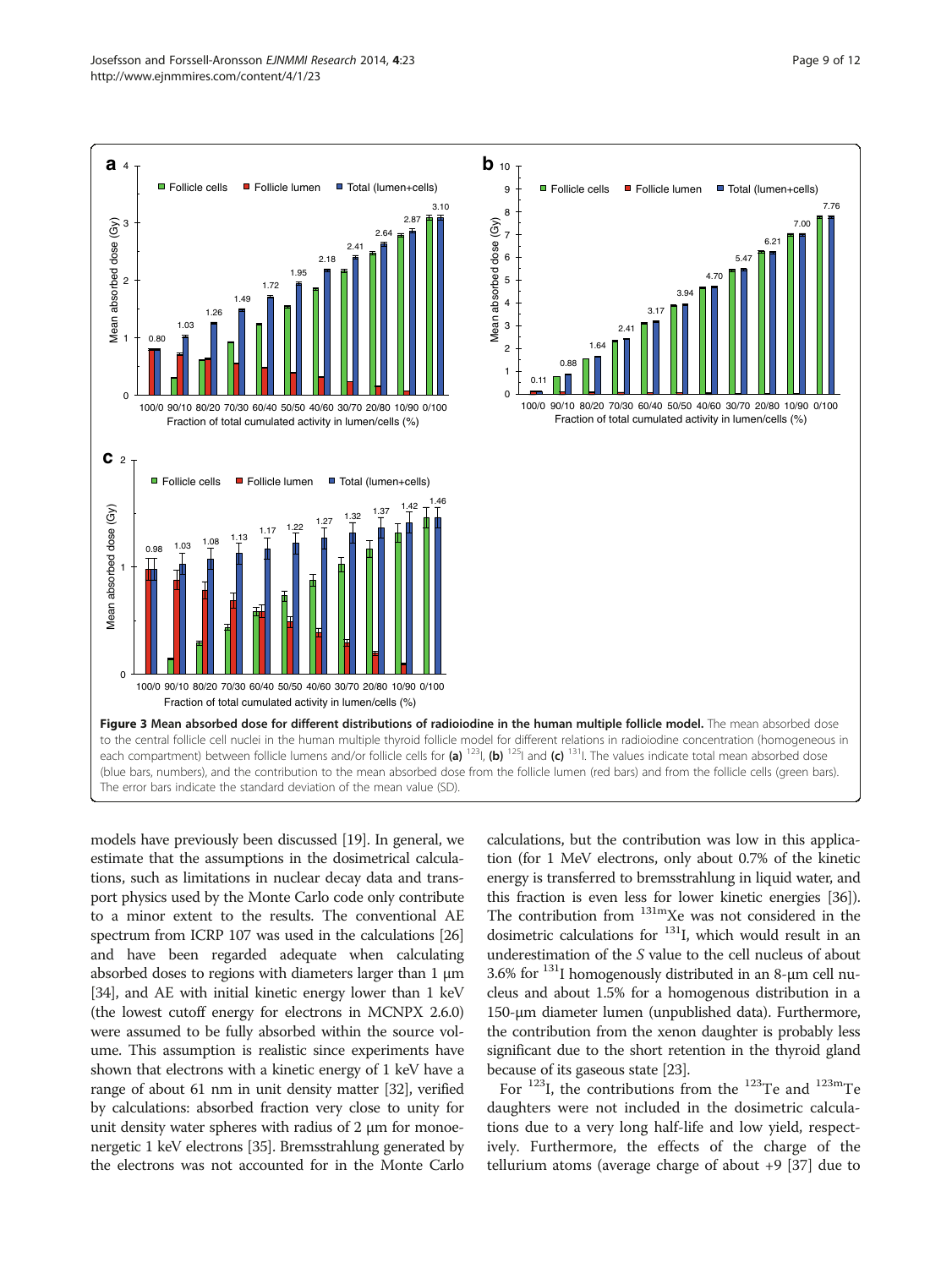<span id="page-9-0"></span>multiple ionisation when 123I and 125I emit cascades of AE) were not considered. Otherwise, such charged atoms may produce ionizations and excitations in the immediate vicinity of the decay site [[37](#page-10-0)], which could enhance the biological effect when covalently bound to the DNA [\[38\]](#page-10-0).

With <sup>123</sup>I and <sup>125</sup>I homogeneously distributed within the follicle cell nucleus, the  $S$  value was 2.3 times higher for  $125$ I than that for  $123$ I in the mouse, rat and human models, a result in accordance with similar calculations for a 10-μm diameter tissue sphere, excluding charge neutralisation [[37\]](#page-10-0).

Biodistribution studies performed on mice, rats and guinea pigs have shown that the highest uptake of radioiodide was in the thyroid gland, with the highest concentration occurring around 18 to 24 h after injection [[39-41](#page-11-0)], while the maximal concentration is obtained after approximately 1 to 2 days in normal humans [\[42](#page-11-0)]. Preclinical studies have shown that radioiodide is rapidly transported through the follicle cell cytoplasm. At early time-points, radioiodine appears as rings peripherally in the follicle lumen close to the apical cell surface [\[43-46](#page-11-0)], and thereafter the radioiodine is more homogeneously distributed in the follicle lumen [[45,46\]](#page-11-0). However peripheral rings have been observed as long as 99 days after injection [[46\]](#page-11-0). The specific activity was initially highest in the smallest follicles but became independent of follicle size with time [[45\]](#page-11-0). In the human model, the S value for 123I, 125I and 131I distributed on the apical follicle cell surface was 2.2, 5.9 and 1.5 times higher than for a homogeneous distribution within the follicle lumen, respectively. Due to the much shorter half-life of  $^{123}$ I (13 h), the fraction of decays in the follicle cells and at the apical surface would be highest for  $123I$ , indicating a possible higher absorbed dose when biokinetic data are considered.

The MIRD formalism assumes a homogeneous distribution of the radionuclide within the source compartment when determining the mean absorbed dose. Compared with our results, the mean absorbed dose calculated according to MIRD formalism (Equation [1\)](#page-2-0) and nuclear decay data was lower, with the largest difference of 18% for  $125$ <sub>I</sub>, and the smallest of 4% for  $131$ <sub>I</sub>. This comparison together with the dosimetric data obtained for inhomogeneous distribution shows the importance of taking the range of the emitted particles into account. For  $^{125}$ I, the emitted low-energy AE and CE, with a range of up to 23 μm in water [[36](#page-10-0)], could contribute to a heterogeneous absorbed dose distribution, and about 90% of the absorbed dose originates from the follicle itself. The high-energy β particles emitted by  $131$ , with a range of up to 2.1 mm in water [\[24\]](#page-10-0), contribute to a cross-fire effect with contributions from eight surrounding layers of follicles, which results in a more homogeneous absorbed dose distribution, and only about 11% of the mean absorbed dose originates from the follicle itself. For  $123$ I, the emitted low-energetic AE and somewhat higher-energetic CE, the mean absorbed dose was about 9% higher than that according to MIRD formalism. The absorbed dose is then a combination between heterogeneous absorbed dose distribution from the very short-ranged AE and the more homogeneous absorbed dose distribution from the more long-ranged CE, and about 38% of the mean absorbed dose originates from the follicle itself. Furthermore, in the peripheral regions of the thyroid gland where fewer surrounding follicles contribute, the absorbed dose may be lower and more heterogeneous. This effect would be largest for  $131$  with eight surrounding follicle layers contributing and could lead to a reduced mean absorbed dose by up to about 45%.

For radioiodine homogeneously distributed only within the follicle lumens, the mean absorbed dose was 0.80, 0.11 and 0.98 Gy, respectively, for  $^{123}$ I,  $^{125}$ I and  $^{131}$ I, compared with 1 Gy calculated with MIRD formalism and nuclear decay data for radioiodine homogenously distributed within both follicle cells and lumens. Thus, the MIRD formalism overestimates the mean absorbed dose for  $^{123}$ I and  $^{125}$ I.

#### Conclusions

This study clearly demonstrates the importance of using more detailed dosimetric methods and models than MIRD formalism for radioiodine within the thyroid. For radioiodine homogeneously distributed in the follicle cells and lumens, calculations for our human multiple follicle model gave up to 18% higher mean absorbed dose. For radioiodine homogeneously distributed in the follicle lumens only, our calculations gave up to 90% lower mean absorbed dose for  $^{125}$ I (20% lower for  $^{123}$ I, and 2% lower for  $^{131}$ I).

## Additional file

[Additional file 1:](http://www.biomedcentral.com/content/supplementary/13550_2014_23_MOESM1_ESM.docx) S values for radioiodine in the mouse and rat multiple thyroid models. Table S1. S values for radioiodine in the mouse multiple thyroid models. The S values for the innermost follicle cell nuclei from radioiodine homogeneously distributed in the different source compartments in the mouse multiple thyroid follicle models (spherical compartments with  $r_1$  = inner radius and  $r_2$  = outer radius), for <sup>125</sup>I with one 1<sup>23</sup>I with one surrounding layer of follicles contributing and <sup>131</sup>I with ten surrounding layers of follicles contributing. Table S2. S values for radioiodine in the rat multiple thyroid models. The S values for the innermost follicle cell nuclei from radioiodine homogeneously distributed in the different source compartments in the rat multiple thyroid follicle models (spherical compartments with  $r_1$  = inner radius and  $r_2$  = outer radius), for <sup>123</sup>l with four layers of follicles contributing, <sup>125</sup>l with one surrounding layer of follicles contributing and <sup>131</sup>I with sixteen surrounding layers of follicles contributing.

#### Competing interests

The authors declare that they have no competing interests.

#### Authors' contributions

AJ designed the study, performed the Monte Carlo simulations and drafted the manuscript. Both authors contributed to the scientific and intellectual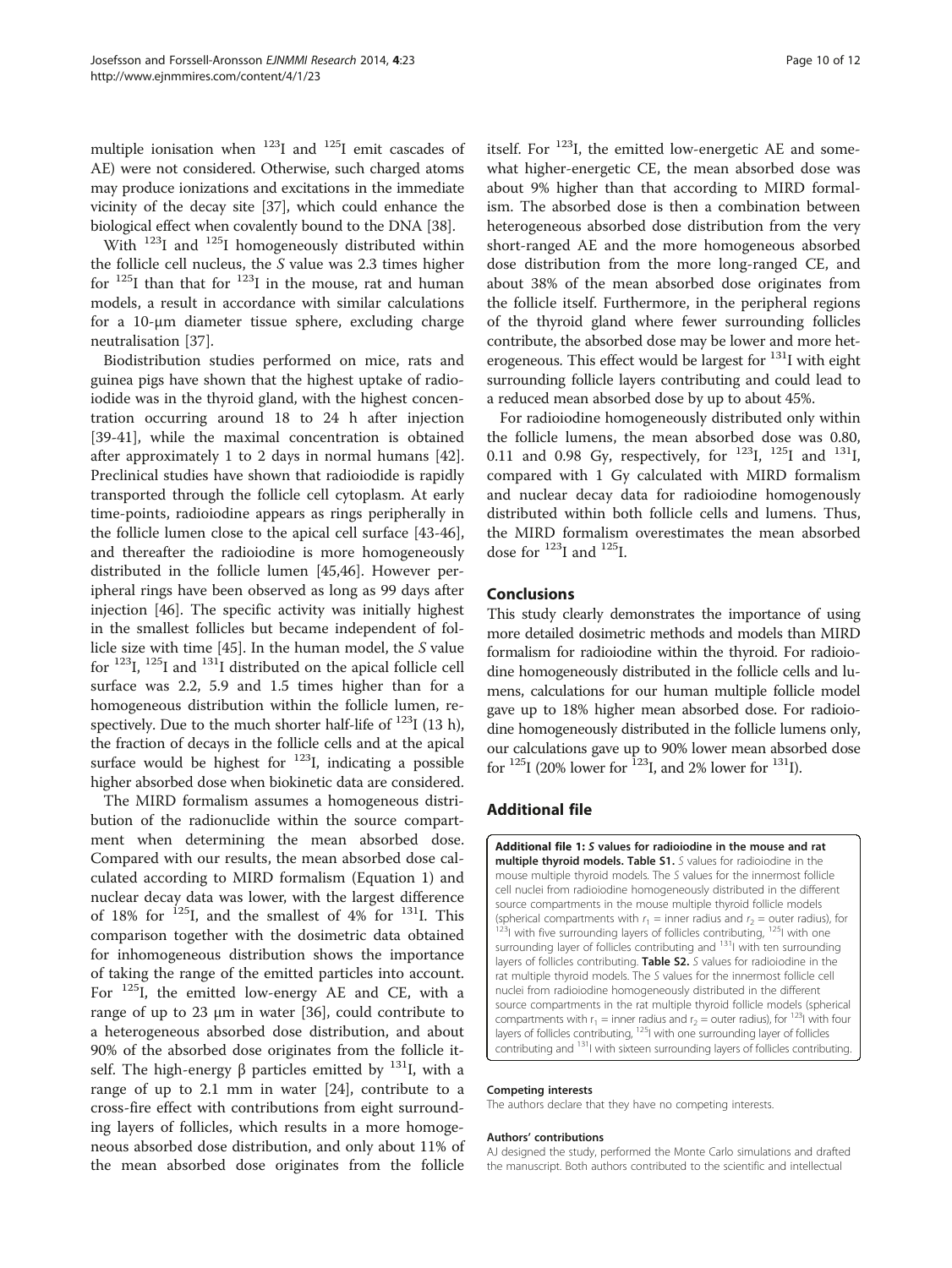<span id="page-10-0"></span>discussion and interpretation of the data and revision of the manuscript. Both authors read and approved the final manuscript.

#### Authors' information

AJ is a PhD student in medical science at the Department of Radiation Physics, the Sahlgrenska Academy at the University of Gothenburg. AJ is also a licenced medical physicist. EFA is professor and Head of the Department of Radiation Physics, the Sahlgrenska Academy at the University of Gothenburg and senior medical physicist at Sahlgrenska University Hospital in Gothenburg.

#### Acknowledgements

This study was supported by grants from the Swedish Research Council, the Swedish Cancer Society, BioCARE, a National Strategic Research Program at University of Gothenburg, the Swedish Radiation Safety Authority, the King Gustav V Jubilee Clinic Cancer Research Foundation and the Assar Gabrielsson Cancer Research Foundation. The work was performed within the EC COST Action BM0607.

# Received: 5 February 2014 Accepted: 15 April 2014

#### References

- 1. Bahn RS, Burch HB, Cooper DS, Garber JR, Greenlee MC, Klein I, Laurberg P, McDougall IR, Montori VM, Rivkees SA, Ross DS, Sosa JA, Stan MN: Hyperthyroidism and other causes of thyrotoxicosis: management guidelines of the American thyroid association and American association of clinical endocrinologists. Endocr Pract 2011, 17:456–520.
- 2. Bonnema SJ, Hegedus L: Radioiodine therapy in benign thyroid diseases: effects, side effects, and factors affecting therapeutic outcome. Endocr Rev 2012, 33:920–980.
- Luster M, Hanscheid H, Freudenberg LS, Verburg FA: Radioiodine therapy of metastatic lesions of differentiated thyroid cancer. J Endocrinol Invest 2012, 35:21–29.
- Park HM, Perkins OW, Edmondson JW, Schnute RB, Manatunga A: Influence of diagnostic radioiodines on the uptake of ablative dose of iodine-131. Thyroid 1994, 4:49–54.
- 5. Postgard P, Himmelman J, Lindencrona U, Bhogal N, Wiberg D, Berg G, Jansson S, Nystrom E, Forssell-Aronsson E, Nilsson M: Stunning of iodide transport by (131) I irradiation in cultured thyroid epithelial cells. *J Nucl* Med 2002, 43:828–834.
- Forssell-Aronsson E, Bernhardt P, Wangberg B, Kolby L, Nilsson O, Ahlman H: Aspects on radionuclide therapy in malignant pheochromocytomas. Ann N Y Acad Sci 2006, 1073:498–504.
- 7. Forssell-Aronsson E, Schuler E, Ahlman H: Advances in the diagnostic imaging of pheochromocytomas. Rep Med Imaging 2011, 4:19–37.
- 8. Hauser RA, Grosset DG: [123I] FP-CIT (DaTscan) SPECT brain imaging in patients with suspected parkinsonian syndromes. J Neuroimaging 2012, 22:225–230.
- 9. Harkrider WW, Diebold AE, Maloney T, Espenan G, Wang YZ, Stafford SJ, Camp A, Frey D, Chappuis C, Woltering EA: An extended phase II trial of iodine-125 methylene blue for sentinel lymph node identification in women with breast cancer. J Am Coll Surg 2013, 216:599-605. discussion 605–596.
- 10. Tomblyn M: Radioimmunotherapy for B-cell non-Hodgkin lymphomas. Cancer Control 2012, 19:196–203.
- 11. Valverde C, Orozco A, Becerra A, Jeziorski MC, Villalobos P, Solis JC: Halometabolites and cellular dehalogenase systems: an evolutionary perspective. Int Rev Cytol 2004, 234:143–199.
- 12. Williams D: Twenty years' experience with post-Chernobyl thyroid cancer. Best Pract Res Clin Endocrinol Metab 2008, 22:1061–1073.
- 13. Cardis E, Howe G, Ron E, Bebeshko V, Bogdanova T, Bouville A, Carr Z, Chumak V, Davis S, Demidchik Y, Drozdovitch V, Gentner N, Gudzenko N, Hatch M, Ivanov V, Jacob P, Kapitonova E, Kenigsberg Y, Kesminiene A, Kopecky KJ, Kryuchkov V, Loos A, Pinchera A, Reiners C, Repacholi M, Shibata Y, Shore RE, Thomas G, Tirmarche M, Yamashita S, Zvonova I: Cancer consequences of the Chernobyl accident: 20 years on. J Radiol Prot 2006, 26:127–140.
- 14. Ivanov VK, Gorski AI, Maksioutov MA, Vlasov OK, Godko AM, Tsyb AF, Tirmarche M, Valenty M, Verger P: Thyroid cancer incidence among adolescents and adults in the Bryansk region of Russia following the Chernobyl accident. Health Phys 2003, 84:46–60.
- 15. Hindie E, Leenhardt L, Vitaux F, Colas-Linhart N, Grosclaude P, Galle P, Aurengo A, Bok B: Non-medical exposure to radioiodines and thyroid cancer. Eur J Nucl Med Mol Imaging 2002, 29(Suppl 2):S497–S512.
- 16. Champion C, Zanotti-Fregonara P, Hindie E: CELLDOSE: a Monte Carlo code to assess electron dose distribution–S values for <sup>131</sup>l in spheres of various sizes. J Nucl Med 2008, 49:151-157.
- 17. Uusijarvi H, Bernhardt P, Ericsson T, Forssell-Aronsson E: Dosimetric characterization of radionuclides for systemic tumor therapy: influence of particle range, photon emission, and subcellular distribution. Med Phys 2006, 33:3260–3269.
- 18. Uusijarvi H, Bernhardt P, Forssell-Aronsson E: Translation of dosimetric results of preclinical radionuclide therapy to clinical situations: influence of photon irradiation. Cancer Biother Radiopharm 2007, 22:268–274.
- 19. Josefsson A, Forssell-Aronsson E: Microdosimetric analysis of <sup>211</sup>At in thyroid models for man, rat and mouse. Eur J Nucl Med Mol Imag Res 2012, 2:29.
- 20. Unak T, Unak P: Microscopic energy absorption in the colloid of thyroid follicles from Auger electrons of iodine-125. Int J Rad Appl Instrum A 1991, 42:291–295.
- 21. Gillespie FC, Orr JS, Greig WR: Microscopic dose distribution from 125-I in the toxic thyroid gland and its relation to therapy. Br J Radiol 1970, 43:40-47.
- 22. Reddy AR, Kaul A: Microscopic dose distributions due to iodine isotopes in thyroid. Radiat Environ Biophys 1978, 15:229–239.
- 23. Van Best J: Dose calculations for  $^{123}$ I,  $^{124}$ I,  $^{125}$ I and  $^{131}$ I in the thyroid gland of the mouse, rat and man and comparison with thyroid function for mice and rats. Phys Med Biol 1981, 26:1035.
- 24. Hindie E, Champion C, Zanotti-Fregonara P, Rubello D, Colas-Linhart N, Ravasi L, Moretti JL: Calculation of electron dose to target cells in a complex environment by Monte Carlo code "CELLDOSE". Eur J Nucl Med Mol Imaging 2009, 36:130–136.
- 25. Pelowitz DB: MCNPX, user's manual version 2.6.0. LA-CP-07-1473. Los Alamos, USA: Los Alamos National Laboratory; 2008.
- 26. Valentin J: ICRP Publication 107: nuclear decay data for dosimetric calculations. Oxford: Published for the International Commission on Radiological Protection by Elsevier; 2009.
- 27. X-5 MONTE CARLO TEAM: MCNP a general Monte Carlo N-particle transport code, version 5 - volume I: overview and theory. LA-UR-03-1987. Los Alamos, USA: Los Alamos National Laboratory; 2003.
- 28. Loevinger R, Budinger TF, Watson EE: MIRD primer for absorbed dose calculations. New York: The Society of Nuclear Medicine New York; 1991.
- 29. Bolch WE, Eckerman KF, Sgouros G, Thomas SR: MIRD pamphlet no. 21: a generalized schema for radiopharmaceutical dosimetry–standardization of nomenclature. J Nucl Med 2009, 50:477–484.
- 30. International Network of Nuclear Structure and Decay Data Evaluators: Nuclear decay data in the MIRD format. Brookhaven, USA: Brookhaven National Laboratory. [http://www.nndc.bnl.gov/mird/.](http://www.nndc.bnl.gov/mird/)
- 31. Goddu SM, Budinger TF: MIRD cellular S. values: self-absorbed dose per unit cumulated activity for selected radionuclides and monoenergetic electron and alpha particle emitters incorporated into different cell compartments. Reston, USA: Society of Nuclear Medicine Reston, VA; 1997.
- 32. Cole A: Absorption of 20-eV to 50,000-eV electron beams in air and plastic. Radiat Res 1969, 38:7–33.
- 33. Snyder WS, Cook M, Nasset E, Karhausen L, Howells GP, Tipton I: ICRP Publication 23: report of the task group on reference man. Oxford: Pergamon Oxford; 1975.
- 34. Howell RW: Radiation spectra for auger-electron emitting radionuclides: report no. 2 of AAPM nuclear medicine task group no. 6. Med Phys 1992, 19:1371–1383.
- 35. Goddu SM, Howell RW, Rao DV: Cellular dosimetry: absorbed fractions for monoenergetic electron and alpha particle sources and S-values for radionuclides uniformly distributed in different cell compartments. J Nucl Med 1994, 35:303–316.
- 36. ICRU: ICRU report 37: stopping power for electrons and positrons. Bethesda, MD: International Commission on Radiation Units and Measurements; 1984.
- 37. Makrigiorgos GM, Kassis AI, Baranowska-Kortylewicz J, McElvany KD, Welch MJ, Sastry KS, Adelstein SJ: Radiotoxicity of 5-[123I] iodo-2′-deoxyuridine in V79 cells: a comparison with 5-[125I] iodo-2′-deoxyuridine. Radiat Res 1989, 118:532–544.
- 38. Charlton DE, Pomplun E, Booz J: Some consequences of the Auger effect: fluorescence yield, charge potential, and energy imparted. Radiat Res 1987, 111:553–564.